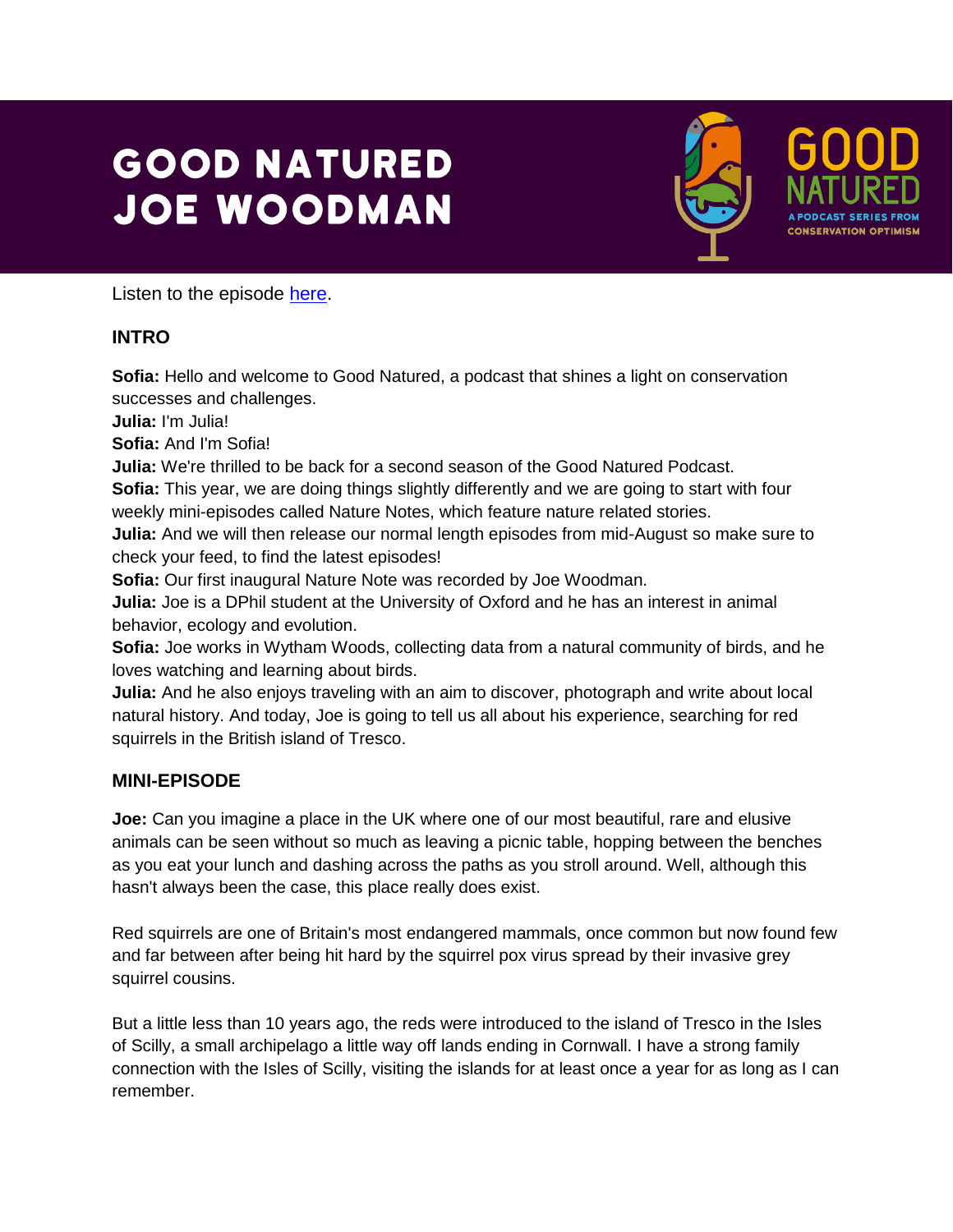Being historically isolated and distant from the mainland I've found it has relatively unique wildlife compared to the rest of the UK. From occasional stopovers of exotic migrant birds that are blown off course, too many fewer invasive species and larger mammals that are found in the rest of Great Britain.

And so with no natural predators or graze to give them squirrel pox, it's an ideal location for a community of red squirrels to prosper and things look good for their future. I visited Tresco during their first year on the island and I was absolutely desperate to see one, having never seen the species befor. I set off with my binoculars and a clear image of their iconic red bushy tail and tufted ears in my head.

I can clearly remember the strong piney smell of the woods as I relentlessly searched through the forest for hours, pausing every now and then as I found a good spot to wait in silence in an attempt to catch at least just a glimpse of one. This was repeated every day I was there. Even setting up a track camera only to catch footage of bemused walkers wandering through the trees.

Only 20 squirrels were introduced to Tresco so there only could have been a few of them in the forest that time. I wasn't successful and went home wondering whether I'd ever get to see the reds on the shores of Tresco.

But a few years down the line and it's now almost impossible to visit the islands without seeing them walking into the Abbey gardens I'm instantly hit by the mechanical yet oddly soft sound of the norming of forage nuts as a flash of russet red leaps from one spindly branch to another in the corner of my eye.

It's such a treat to sit and watch these characters as they chase each other playfully like clockwork toys whizzing around the trunks of trees. I remember the first time I saw one at the feeding stations that have been installed in the gardens. It was such a shock to see one of Britain's rarest mammals, happily munching away as I sat and took photos, barely five meters in front of it.

And although I'll never have that same feeling of excitement as I did, when I first saw one. It's still a pleasure to watch wildlife lovers of all ages, walk into the gardens and see that very same moment of shock delights that I remembers so clearly.

Tresco is now a haven from the reds where so long as I'm at the right end of the island, I'm almost guaranteed to see them, whether that be on a walk through the woods or when having an ice cream outside the café.

The community is now thriving in harmony with the humans that visit and work on Tresco. And I feel incredibly lucky that I've been able to follow this genuine wildlife success story.